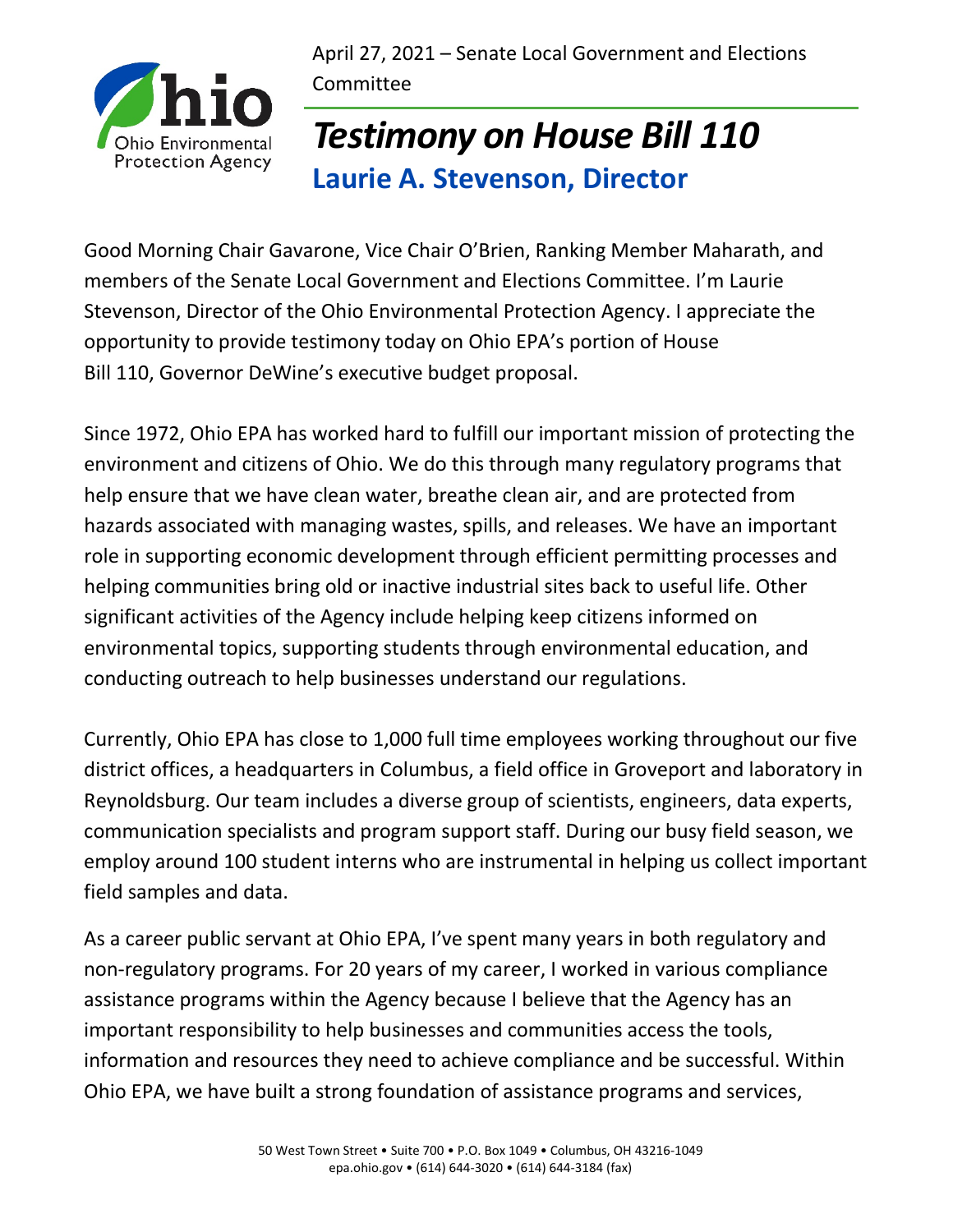including helping small businesses navigate permit applications, providing training and workshops to help businesses of all sizes understand regulations, assisting small wastewater plants improve their operations, and providing funding for communities to address their wastewater and drinking water infrastructure needs. We help businesses and communities implement projects that can reduce waste and save them money, and we administer the Encouraging Environmental Excellence award program to recognize those who are leading Ohio in sustainable practices.

Because of these efforts, we believe Ohio EPA is a national leader in protecting human health and the environment, and helpful to companies that are looking to locate or expand in Ohio. It's my priority to ensure we continue to balance our regulatory and enforcement tools and our compliance assistance tools to maintain a healthy environment and help Ohio grow. Providing excellent customer service, being accessible and fostering an environment of open communication are also personal priorities that I continuously reinforce with my entire team.

Ohio EPA's budget request for the State Fiscal Year 2022-23 biennium supports us in fulfilling our core mission and implementing the important policy objectives of Governor DeWine, including Ohio's H2Ohio Initiative.

As background, approximately 74% of Ohio EPA's budget is in dedicated purpose funds, most of which comes from fees collected from the facilities we regulate. As examples, we collect permit processing fees, waste disposal fees and pollution emission fees which support our air pollution, surface water, drinking water, environmental remediation, emergency response and waste management programs. The Agency also receives federal grants (18.5%) and a small percentage of internal service activity funds (4.0%) to support our operations.

Only a small proportion of our total budget, about 3.5 percent, is from General Revenue Funds, supporting Ohio's auto emissions testing program, known as E-Check. This program is required by the federal Clean Air Act in seven Northeast Ohio counties that are not meeting federally mandated ozone air quality standards.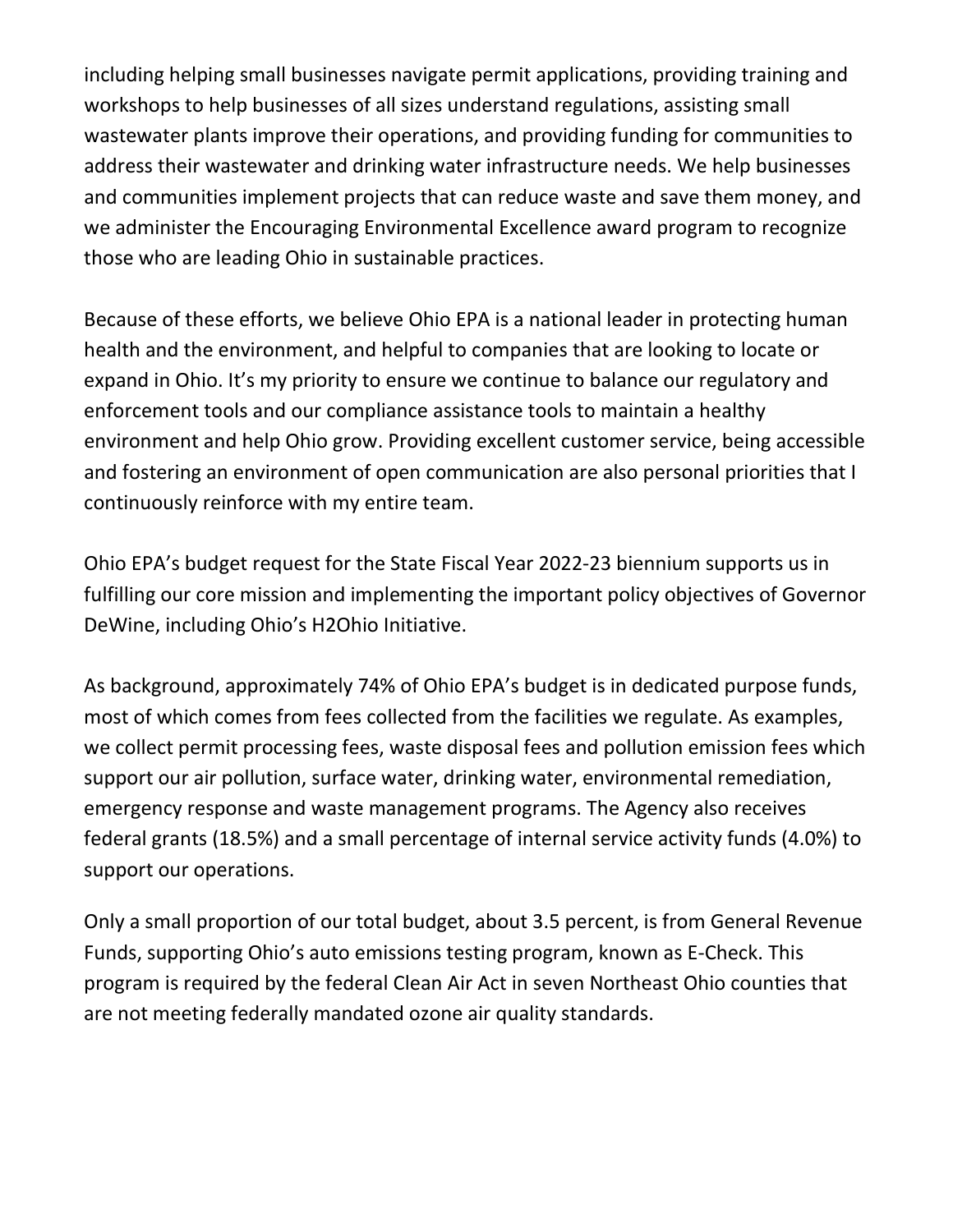For State Fiscal Year 22, Ohio EPA's total budget request is \$265.9 million, and for State Fiscal Year 23, the request is for \$257.0 million. This increase from State Fiscal Year 21 is due primarily to additional H2Ohio funding in both State Fiscal Year 2022 and State Fiscal Year 23.

When focusing on the amount of the increase attributable to agency operating costs, including filling vacant positions, the State Fiscal Year 22 requested budget is just 5.3% higher than State Fiscal Year 21, then decreases by 4.0% for State Fiscal Year 23 due to fewer grant awards from Ohio's proportion of the national Volkswagen enforcement settlement. Since 2018, we have awarded several rounds of grants from Ohio's share of the settlement funds to support projects that reduce air emissions from diesel-powered engines and are nearing the completion of awarding those settlement funds.

Ohio EPA's budget request supports refilling several vacant positions that are important to our core operations and support the Governor's priorities. During the last calendar year alone, Ohio EPA has seen more than 50 vacancies, primarily through retirements. As positions become vacant, we use this as an opportunity to assess our needs and priorities so that we ensure we're being responsible in administering the state's dollars and efficiently using our resources.

As mentioned, for State Fiscal Years 22 and 23, the increase in Ohio EPA's dedicated purpose funds is to support implementing additional projects under the H2Ohio Initiative. The H2Ohio Initiative was created in the last biennium as a pillar of Governor DeWine's budget proposal. Since then, Ohio EPA, Ohio Department of Agriculture, Ohio Department of Natural Resources, and the Lake Erie Commission have worked closely together to develop a comprehensive, multi-faceted approach to reduce harmful algal blooms in Lake Erie and improve water quality for the benefit of all Ohioans. We have all been hard at work over the past two years to implement projects that will achieve these important goals.

Broadly speaking, H2Ohio focuses on reducing phosphorus through incentivizing agricultural best management practices, creating and restoring wetlands, supporting innovative technologies, and improving drinking water and wastewater infrastructure.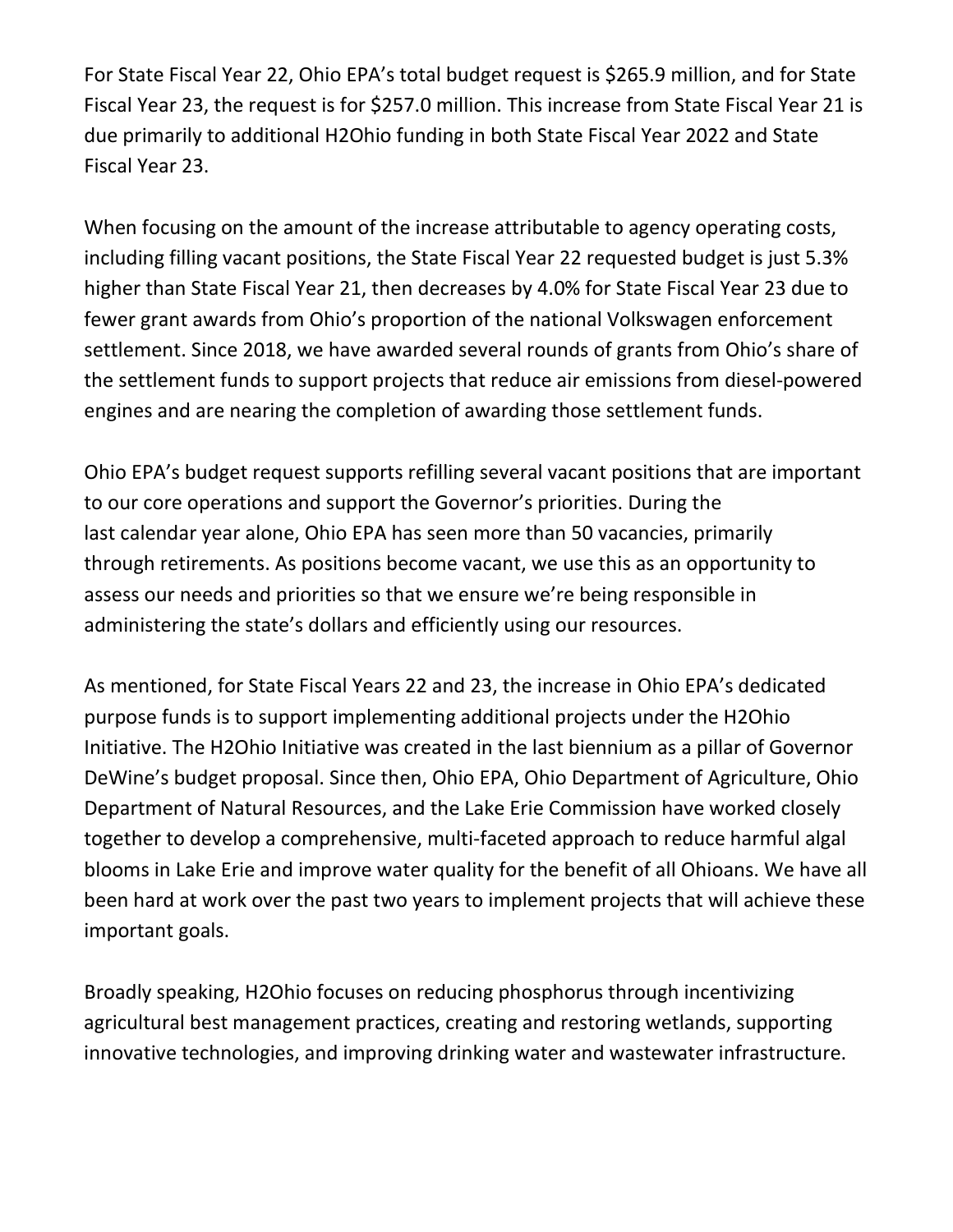In the current biennium, Ohio EPA's focus under H2Ohio includes improving drinking water and wastewater infrastructure throughout the state, especially in economically disadvantaged communities. We have provided H2Ohio funding to remove failing home sewage treatment systems and funded projects to remove lead service lines and fixtures in our daycares.

In the first year of the current biennium, Ohio EPA received \$8.675 million in H2Ohio funding, which is being used to support construction of three sewer projects in Miami, Meigs and Williams counties and four drinking water projects in Columbiana, Coshocton, Pike and Noble counties. On the drinking water side alone, these projects will provide more reliable and safe drinking water to an estimated 4,000 Ohioans. With our first year of funding, an estimated 180 failing septic systems are being repaired or replaced, and 185 lead service lines are being removed from childcare centers in the Cincinnati area.

We've also made small, but important investments to enhance our water quality monitoring network in the Lake Erie basin area and elsewhere in the state and are supporting a technology vetting process to evaluate innovative solutions to help address our water quality challenges.

For year two of the current biennium, another \$8.675 million will support wastewater and drinking water infrastructure projects, replace failing home sewage treatment systems, and replace lead service lines. We will have announcements on projects for Year 2 of H2Ohio in the coming weeks, and the distribution of these projects will illustrate the statewide impact of the investments we are making in water infrastructure.

These H2Ohio investments are so important for many reasons. Improving our infrastructure and addressing failing home septic systems reduces pollution that enters our streams, rivers and lakes. In addition, by focusing efforts on economically disadvantaged areas, in both small and larger communities, we can help them get projects over the finish line that they are not able to fully fund on their own. Finally, having access to better sewer services and reliable, safe drinking water not only improves the quality of life for people, but also better positions these communities for future economic growth and development.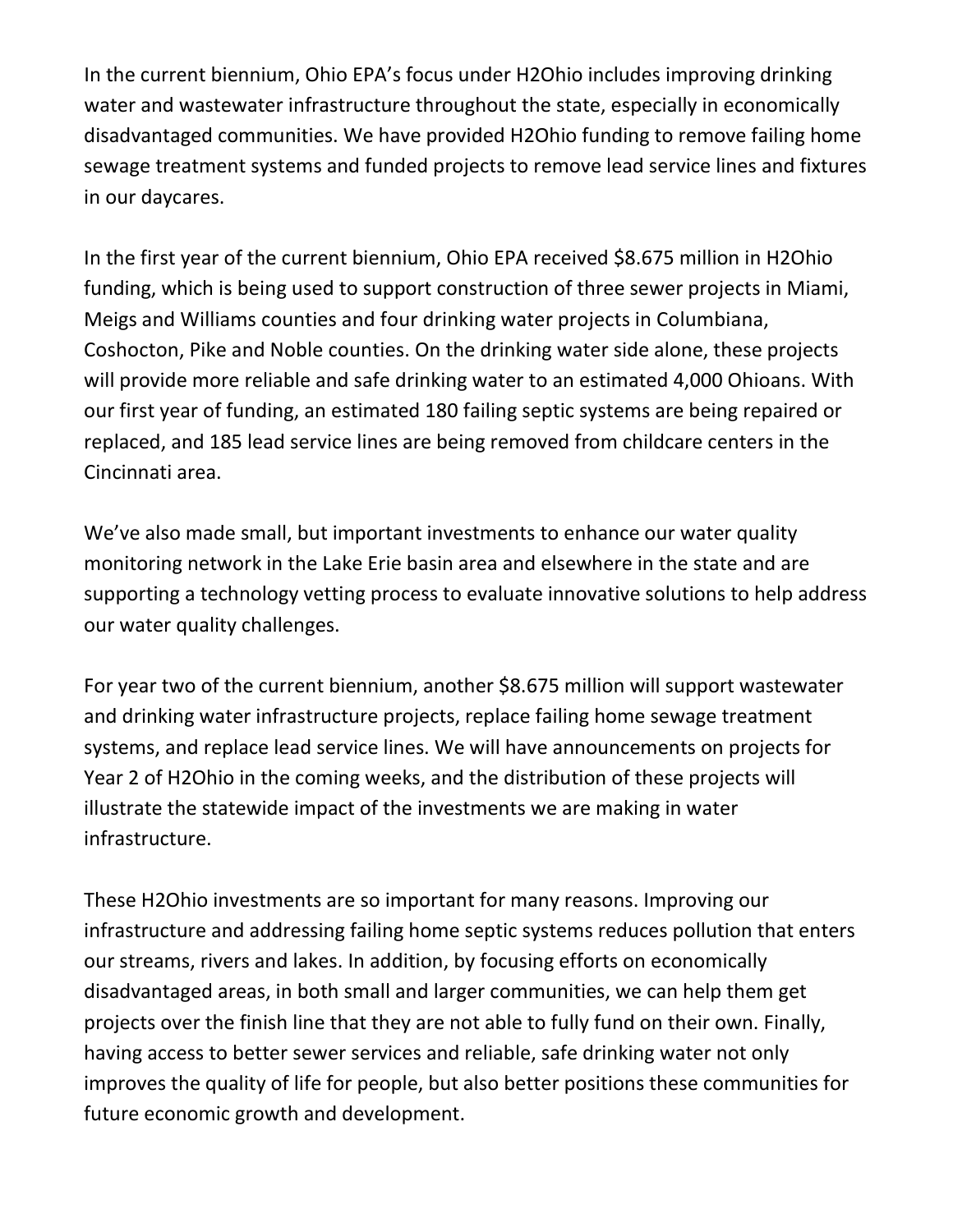We are very excited about the opportunities in the upcoming biennium to do even more H2Ohio-related work for more communities throughout Ohio. In State Fiscal Years 22 and 23, the requested H2Ohio funding for Ohio EPA is \$46 million each fiscal year. While this is a significant increase from the current biennium, we know the needs of Ohio's communities for wastewater and drinking water projects are substantial, and we are confident that we can put all of our H2Ohio dollars to work for the benefit of Ohioans.

Beyond H2Ohio, I want to highlight some other items requested by Ohio EPA in the budget bill that will eliminate unnecessary fees and yield more efficient use of resources.

As previously mentioned, Ohio EPA has a responsibility to continuously evaluate and improve our fee structure, and we have worked to identify areas where we can reduce regulatory burdens on our stakeholders, including potentially eliminating or reducing fees, while maintaining sufficient funding to support our operations.

Examples that align with this responsibility include our request in the State Fiscal Year 22-23 budget to eliminate two current fees. The first is a nominal fee collected by our Division of Materials and Waste Management to review certain applications and forms. This \$15 application fee is deposited into the General Revenue Fund. Since 2009, this fee has generated nominal revenue totaling just \$500 compared to the administrative cost (estimated at \$3,000) to process individual checks from these applicants. Given the cost of administering the fee compared to the limited revenue it provides, we request to eliminate this fee.

Ohio EPA also requests to eliminate a duplicative certification requirement and fees associated with laboratories that become certified by Ohio EPA to participate in our brownfield clean-up program, called the Voluntary Action Program. The Voluntary Action Program has been in existence for over 25 years and, through the program, hundreds of old industrial sites have been cleaned up in Ohio for new uses, both commercial and residential. Certified laboratories are used by parties initiating clean up under the VAP to analyze samples. These labs are highly qualified and must meet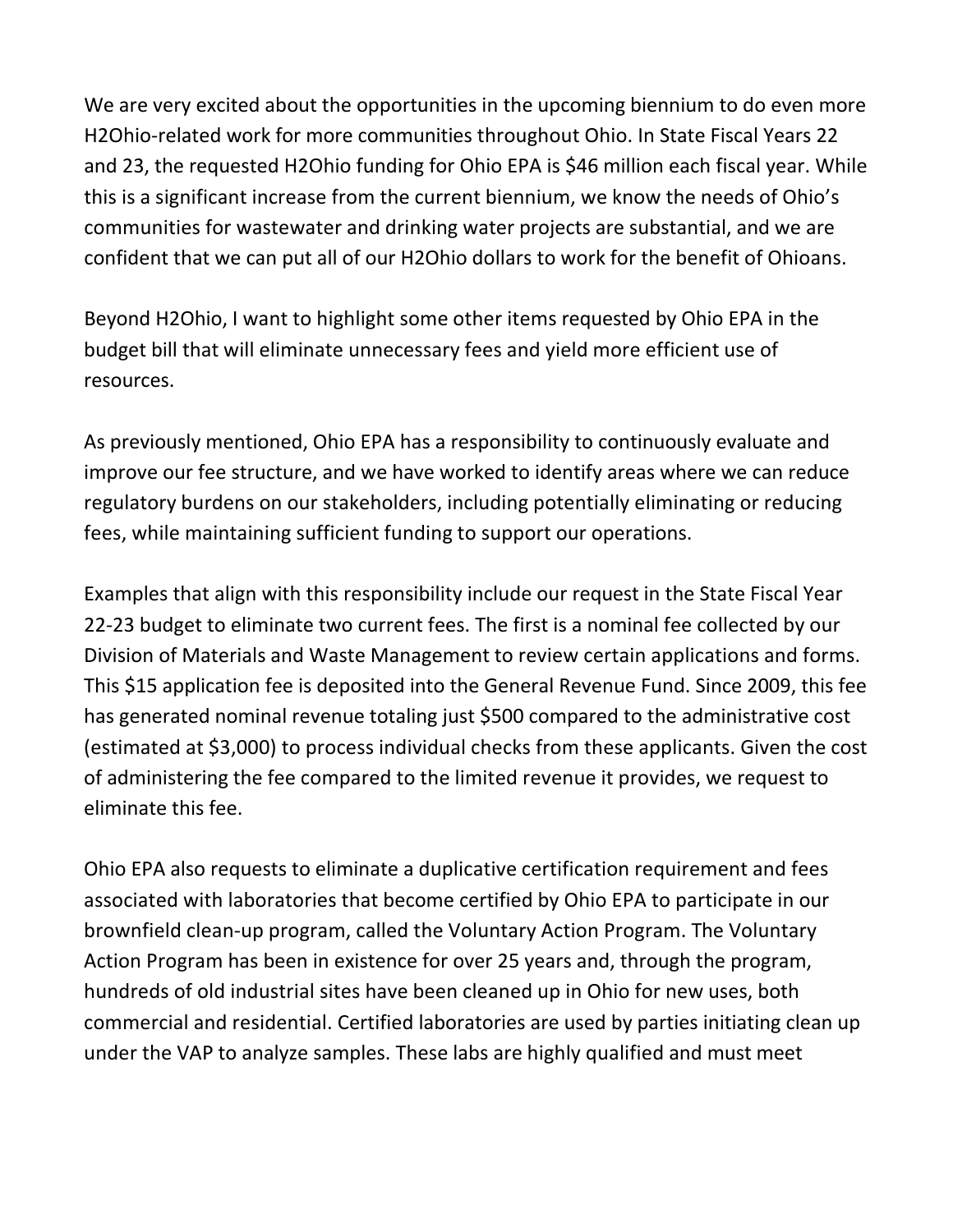national standards to ensure their methods and practices meet quality assurance and control standards.

Because of the robust national standards that now exist but were not in place at the time this program was developed, we are asking to remove the duplicative requirement that these labs also be certified at the state level to participate in the program. Removing this requirement also means that labs would not be required to pay an initial \$5,000 certification fee to Ohio EPA and a \$500 annual renewal fee. This will decrease costs and the overall regulatory burden on labs that participate in the VAP and may incentivize more labs to participate in the program. The proposed reduction would not substantially impact Ohio EPA's overall ability to administer the Voluntary Action Program, because we would recognize a savings from not processing lab certificationrelated applications.

I mentioned earlier Ohio EPA's efforts to help local communities. We support individuals and communities that face challenges associated with abandoned scrap tires, and we are requesting a change to Ohio's scrap tire "no fault" clean-up program. For many years, Ohio EPA has provided assistance to help remove scrap tires that have accumulated on both public and private properties, not due to the actions of the property owner. Examples include situations where scrap tires are illegally dumped on a property without the owner's knowledge, deposited in vacant buildings or discovered illegally buried after a property is purchased. From a public health standpoint, abandoned tires present a fire risk, attract pests and rodents, and create a breeding ground for disease-carrying mosquitos.

The no-fault scrap tire clean-up program is important to help these property owners who are faced with significant clean-up costs for situations they did not create and cannot afford to remediate.

Under the current statute for the program, Ohio EPA can assist with removal of up to 5,000 tires on these sites. However, we have encountered sites that have an average of closer to 10,000 tires, and for this reason we are requesting to raise the no-fault limit to 10,000 tires, or more at the Director's discretion, so that we can help facilitate cleanup of some of these larger sites. Ohio EPA funds contractors to complete this clean-up work, with the most substantial cost being mobilizing equipment to the removal site.